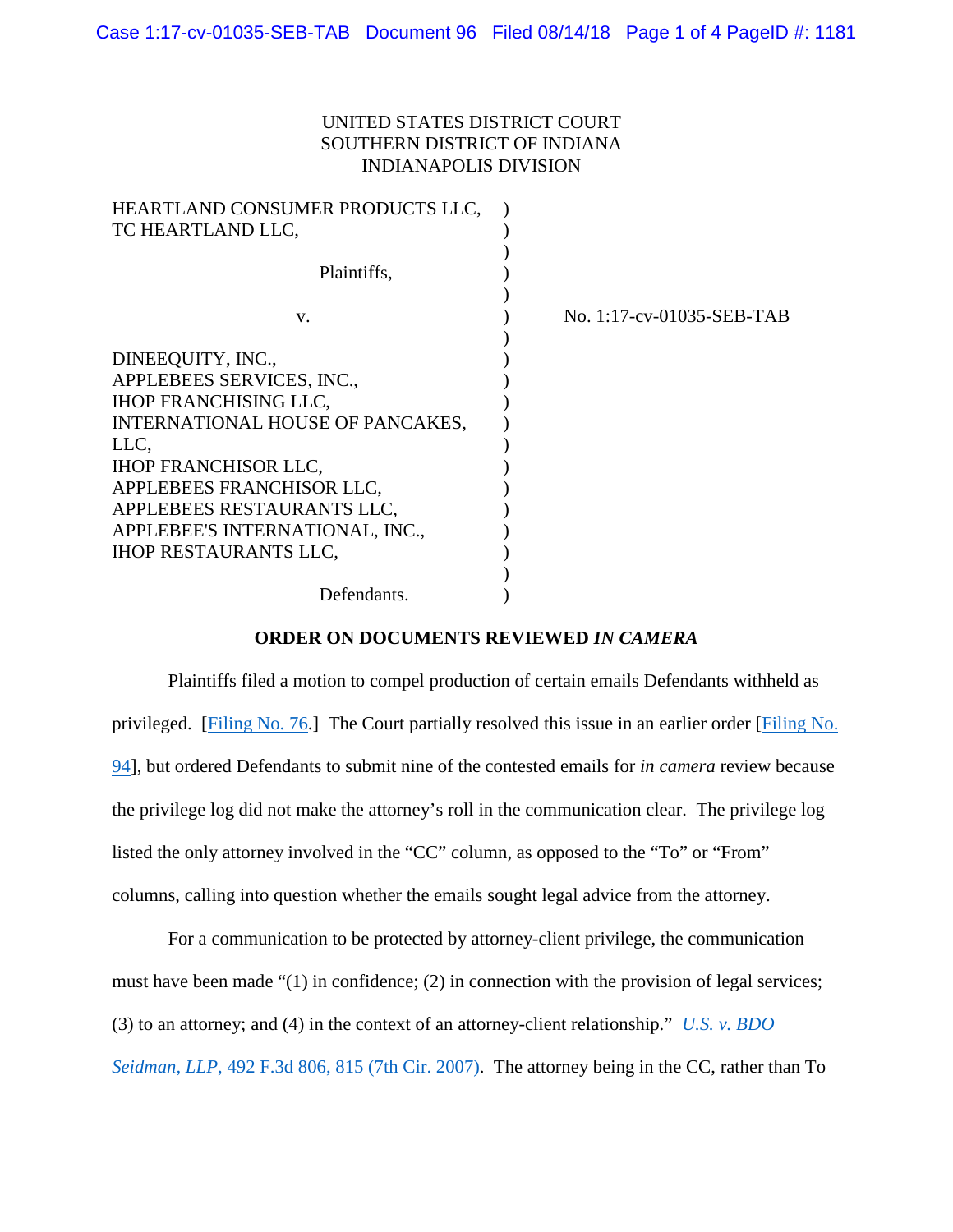or From, column is not prima facie evidence that the email is not privileged. *See*, *e.g.*,

*[Bartholomew v. Avalon Capital Grp, Inc.](https://www.westlaw.com/Document/I9a84c9b9270c11e1bd928e1973ff4e60/View/FullText.html?transitionType=Default&contextData=(sc.Default)&VR=3.0&RS=da3.0&fragmentIdentifier=co_pp_sp_344_448)*, 278 F.R.D. 441, 448 (D. Minn. 2011). Rather, the deciding issue is whether the communications sought legal advice from a lawyer. *See*, *e.g. [Carr](https://www.westlaw.com/Document/Idd44cde066e411e7a3f3a229dca6c9c6/View/FullText.html?transitionType=Default&contextData=(sc.Default)&VR=3.0&RS=da3.0&fragmentIdentifier=co_pp_sp_999_4)  v. Fed. Bureau of Prisons*[, 2:14-CV-00001-WTL-MJD, 2017 WL 2957972, at \\*4 \(S.D. Ind. July](https://www.westlaw.com/Document/Idd44cde066e411e7a3f3a229dca6c9c6/View/FullText.html?transitionType=Default&contextData=(sc.Default)&VR=3.0&RS=da3.0&fragmentIdentifier=co_pp_sp_999_4)  [10, 2017\);](https://www.westlaw.com/Document/Idd44cde066e411e7a3f3a229dca6c9c6/View/FullText.html?transitionType=Default&contextData=(sc.Default)&VR=3.0&RS=da3.0&fragmentIdentifier=co_pp_sp_999_4) *McCullough [v. Fraternal Order of Police, Chicago Lodge 7](https://www.westlaw.com/Document/Ib7e2a8e0ec5f11e3877699ddcf0266cf/View/FullText.html?transitionType=Default&contextData=(sc.Default)&VR=3.0&RS=da3.0&fragmentIdentifier=co_pp_sp_344_237)*, 304 F.R.D. 232, 237 [\(N.D. Ill. 2014\);](https://www.westlaw.com/Document/Ib7e2a8e0ec5f11e3877699ddcf0266cf/View/FullText.html?transitionType=Default&contextData=(sc.Default)&VR=3.0&RS=da3.0&fragmentIdentifier=co_pp_sp_344_237) *Hamdan v. Ind. U. Health N., LLC*[, 1:13-CV-00195-WTL-MJD, 2014 WL](https://www.westlaw.com/Document/Ibbeafd5cfd1f11e390d4edf60ce7d742/View/FullText.html?transitionType=Default&contextData=(sc.Default)&VR=3.0&RS=da3.0&fragmentIdentifier=co_pp_sp_999_5)  [2881551, at \\*5 \(S.D. Ind. June 24, 2014\);](https://www.westlaw.com/Document/Ibbeafd5cfd1f11e390d4edf60ce7d742/View/FullText.html?transitionType=Default&contextData=(sc.Default)&VR=3.0&RS=da3.0&fragmentIdentifier=co_pp_sp_999_5) *Bartholomew*[, 278 F.R.D. at 448;](https://www.westlaw.com/Document/I9a84c9b9270c11e1bd928e1973ff4e60/View/FullText.html?transitionType=Default&contextData=(sc.Default)&VR=3.0&RS=da3.0&fragmentIdentifier=co_pp_sp_344_448) *[Eden Isle Marina,](https://www.westlaw.com/Document/I33a1b49298bd11dea82ab9f4ee295c21/View/FullText.html?transitionType=Default&contextData=(sc.Default)&VR=3.0&RS=da3.0&fragmentIdentifier=co_pp_sp_613_517)  Inc. v. United States*[, 89 Fed. Cl. 480, 517 \(2009\);](https://www.westlaw.com/Document/I33a1b49298bd11dea82ab9f4ee295c21/View/FullText.html?transitionType=Default&contextData=(sc.Default)&VR=3.0&RS=da3.0&fragmentIdentifier=co_pp_sp_613_517) *[Steele v. Lincoln Fin. Grp.](https://www.westlaw.com/Document/Iee08ffb0e76211dbb92c924f6a2d2928/View/FullText.html?transitionType=Default&contextData=(sc.Default)&VR=3.0&RS=da3.0&fragmentIdentifier=co_pp_sp_999_2)*, No. 05 C 7163, [2007 WL 1052495, at \\*2 \(N.D. Ill. Apr. 3, 2007\);](https://www.westlaw.com/Document/Iee08ffb0e76211dbb92c924f6a2d2928/View/FullText.html?transitionType=Default&contextData=(sc.Default)&VR=3.0&RS=da3.0&fragmentIdentifier=co_pp_sp_999_2) *[Bell Microproducts, Inc. v. Relational Funding](https://www.westlaw.com/Document/I8580eabb53fd11d9a99c85a9e6023ffa/View/FullText.html?transitionType=Default&contextData=(sc.Default)&VR=3.0&RS=da3.0&fragmentIdentifier=co_pp_sp_999_1)  Corp.*[, No. 02 C 329, 2002 WL 31133195, at \\*1-2 \(N.D. Ill. Sept. 25, 2002\);](https://www.westlaw.com/Document/I8580eabb53fd11d9a99c85a9e6023ffa/View/FullText.html?transitionType=Default&contextData=(sc.Default)&VR=3.0&RS=da3.0&fragmentIdentifier=co_pp_sp_999_1) *[Cont'l Ill. Nat.](https://www.westlaw.com/Document/I11d23c2155c111d9bf30d7fdf51b6bd4/View/FullText.html?transitionType=Default&contextData=(sc.Default)&VR=3.0&RS=da3.0&fragmentIdentifier=co_pp_sp_999_3)  Bank & Tr. Co. of Chicago v. Indm. Ins. Co. of N. Am.*[, No. 87 C 8439, 1989 WL 135203, at \\*3](https://www.westlaw.com/Document/I11d23c2155c111d9bf30d7fdf51b6bd4/View/FullText.html?transitionType=Default&contextData=(sc.Default)&VR=3.0&RS=da3.0&fragmentIdentifier=co_pp_sp_999_3)  [\(N.D. Ill. Nov. 1, 1989\).](https://www.westlaw.com/Document/I11d23c2155c111d9bf30d7fdf51b6bd4/View/FullText.html?transitionType=Default&contextData=(sc.Default)&VR=3.0&RS=da3.0&fragmentIdentifier=co_pp_sp_999_3)

Having reviewed the emails, the Court finds as follows:

Doc. ID 552 was properly withheld as privileged. Attorney Christine Son asked a DineEquity employee some questions. The employee relayed those questions to the sender of the email, the sender answered the questions. The answers were directed to Son, even though she was only listed in the CC field.

Doc. IDs 693 and 830 were properly withheld as privileged. Both are the same email chain, except Doc. ID 830 has one additional response. The final emails in the chain were to confirm the naming convention established in the previous emails in the chain. Though not directed solely to attorney Marilyn Wade, the parties to the email were all involved in the earlier discussion with Wade, and the final emails merely confirmed everyone's understanding.

2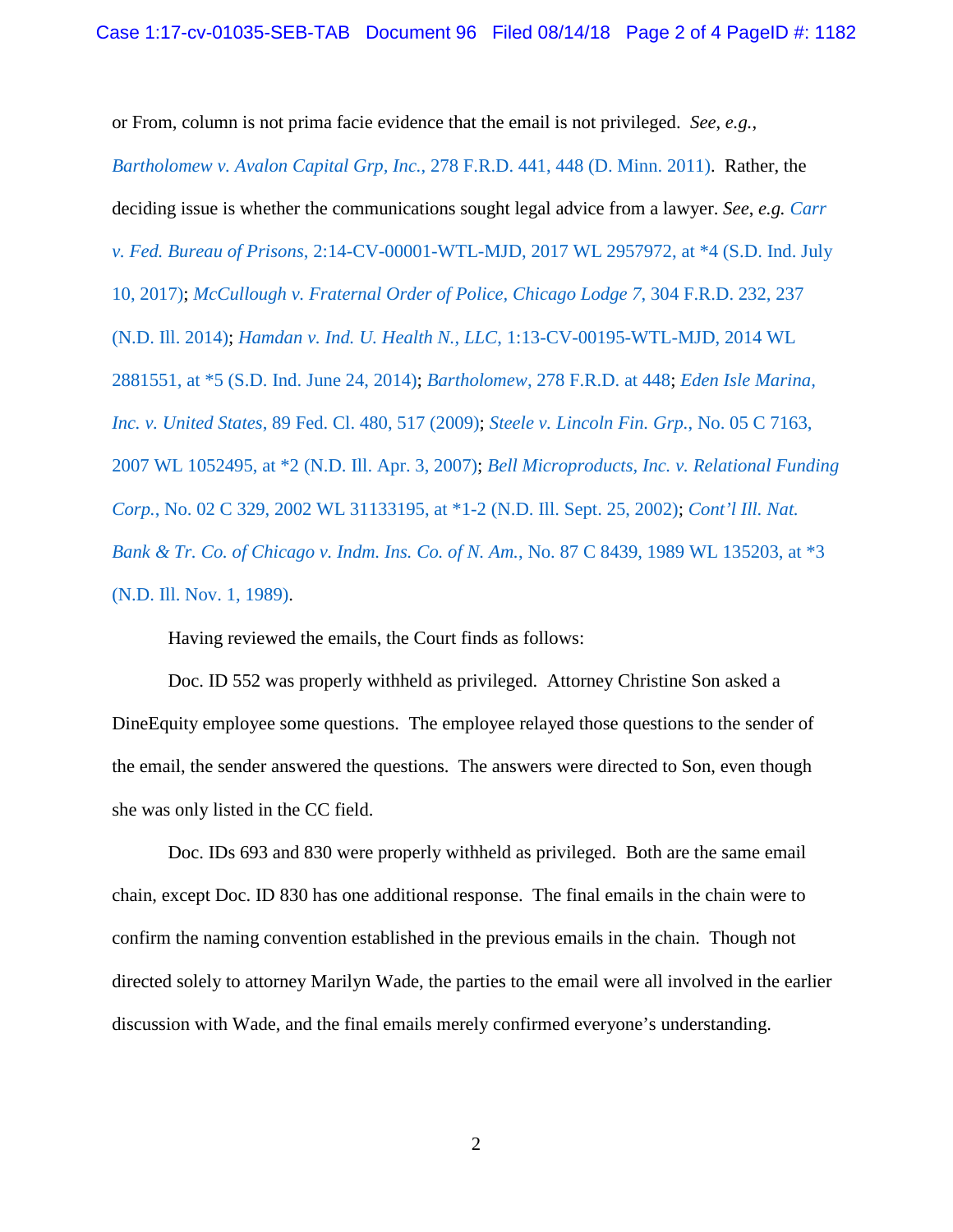## Case 1:17-cv-01035-SEB-TAB Document 96 Filed 08/14/18 Page 3 of 4 PageID #: 1183

Doc. IDs 780 and 1110 are not entirely privileged. Both are the same email chain, except Doc. ID 1110 has one additional response. The emails on January 14, 2013, and earlier are privileged as they were to and from an attorney and concerned legal issues regarding a licensing agreement.<sup>[1](#page-2-0)</sup> However, the email sent at 12:45 p.m. on January 22 merely asked whether they had received the agreement from Domino. The email was not a solicitation of legal advice, and it was not directed to an attorney. The responding email, sent at 1:18 p.m. on January 22, said that the legal department would be better able to answer the question, but she did not think that the legal department had received the agreement. Thus, these two emails are not covered by attorney-client privilege and must be produced.

Doc. IDs 789 and 1088 are privileged and need not be produced. In Doc. ID 789, Jay Johns discussed his understanding of a conversation he had with Son regarding the contents of an indemnity agreement and how it affected a labeling decision, and Johns suggested a change based on his understanding of Son's advice. Doc. ID 1088 responded to Doc. ID 789 by disagreeing with Johns' understanding and explained an alternative understanding, which necessarily implicates legal advice. The email also indicated that the legal department was working on the issue and suggested waiting for more definitive guidance from the legal department before making a decision. Doc. ID 1011 is not privileged because the sender simply responded to Doc. ID 789 by thanking Johns for his involvement. This one-sentence response must be produced.

Doc. ID 1035 was properly withheld. Son's legal assistant sent an email on her behalf informing the recipients that Son wanted them to review the attachment to the email.

<span id="page-2-0"></span><sup>&</sup>lt;sup>1</sup> The earliest two emails in the chain are not privileged, but they have already been produced.